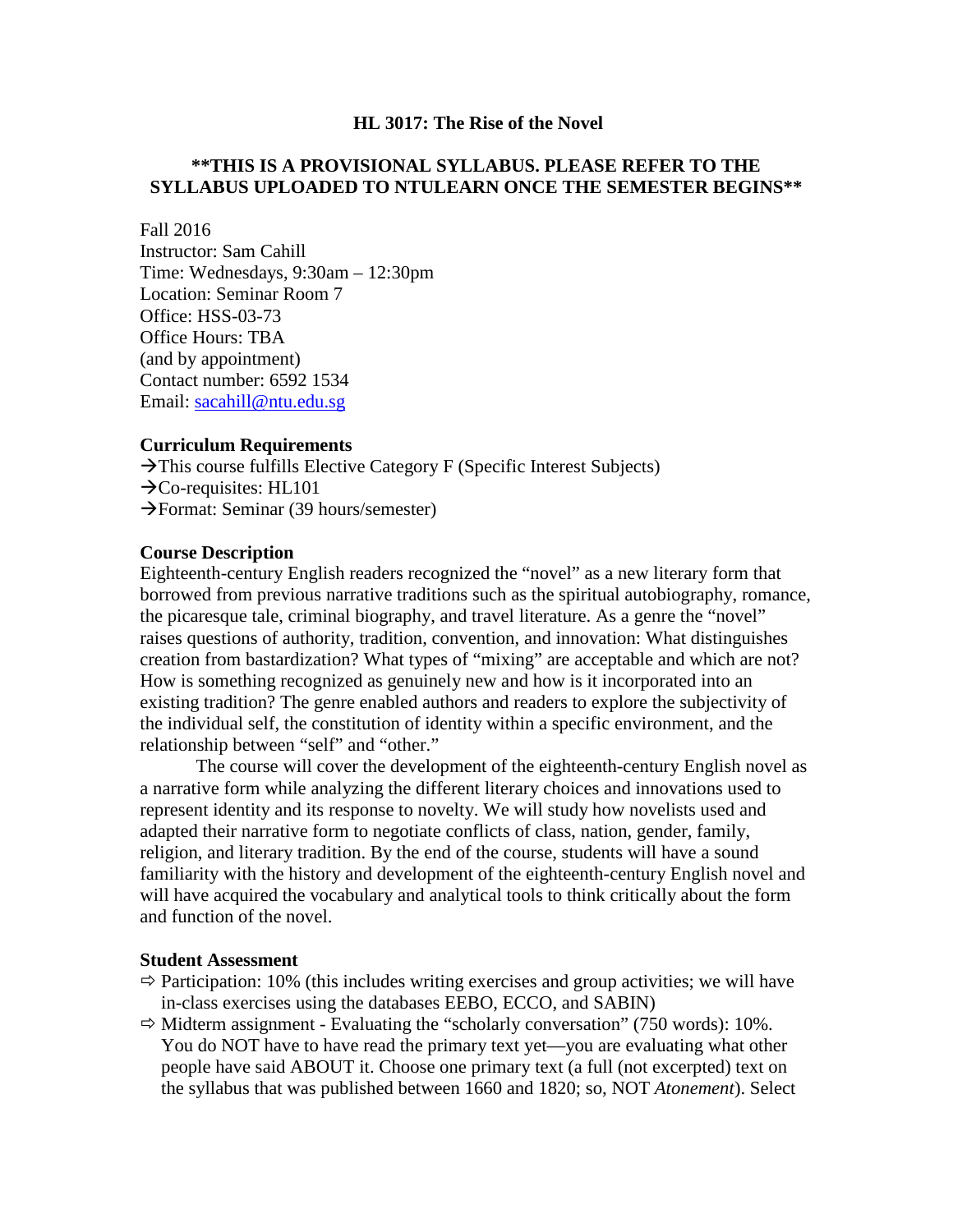three works of scholarship (at least ONE of which must have been published in the last TEN YEARS (2006 or later) that focus on your primary text. Summarize the argument of each scholarly work (at least a paragraph for each source) and then briefly evaluate this miniature "scholarly conversation" on your text. (Evaluation might include answering questions such as: Where do the scholars agree/disagree? What gaps are there in the conversation? How might you intervene in the discussion? Do you see any weaknesses in any of the arguments? Does the discussion raise any particularly important points about the novel that you would like to explore further?) The assignment must include a Works Cited page and be formatted according to MLA conventions.

 $\Rightarrow$  Final Essay (2000-2500 words): 30%. Essays must focus on at least one primary text (you may use *Atonement*) and utilize three texts of modern scholarship (at least ONE of which must have been published in the last TEN YEARS (2006 or later). You \*may\* but are \*not required\* to write your final essay on the same primary text as your midterm assignment. Essays will be evaluated according to the following criteria: proper use of standard English (spelling, punctuation, grammar, style); use of primary and secondary (scholarly) texts (quotes; specific concrete details; analysis); organization and clarity (identifiable thesis; logical argument and transitions; sufficient evidence to support thesis; a succinct and accurate conclusion); proper page layout and documentation (margins, spacing, MLA citation format).

 $\Rightarrow$  Final Exam: 50% (Essay Questions)

\* **Hard copies** of all papers must be turned in **to me directly by 5pm** on the due date. Late essays will be docked by  $(A\rightarrow A^{-}; B^{+}\rightarrow B)$  for every day late except in cases of documented family or medical emergency.

# **\*\*Warning: Plagiarism will not be tolerated and will result in automatic failure on the assignment\*\***

# **Texts**

- *--* NTULearn: selected excerpts; "Introduction," *Making the Novel* (2006); *Shamela*; Preface to *Joseph Andrews*
- -- *Robinson Crusoe* (1719), Daniel Defoe
- *-- Pamela* (1740-1), Samuel Richardson; Oxford World's Classics (2001), eds. Thomas Keymer and Alice Wakely
- *-- The Castle of Otranto* (1764), Horace Walpole
- *-- A Sentimental Journey* (1768), Laurence Sterne
- *-- Northanger Abbey* (1818), Jane Austen
- *-- Atonement* (2001), Ian McEwan

# **Course Outline The Development of the English Novel, 1660-1740**

Week 1 \* Introduction Historical overview, discussion of fanfiction, major theorists of the novel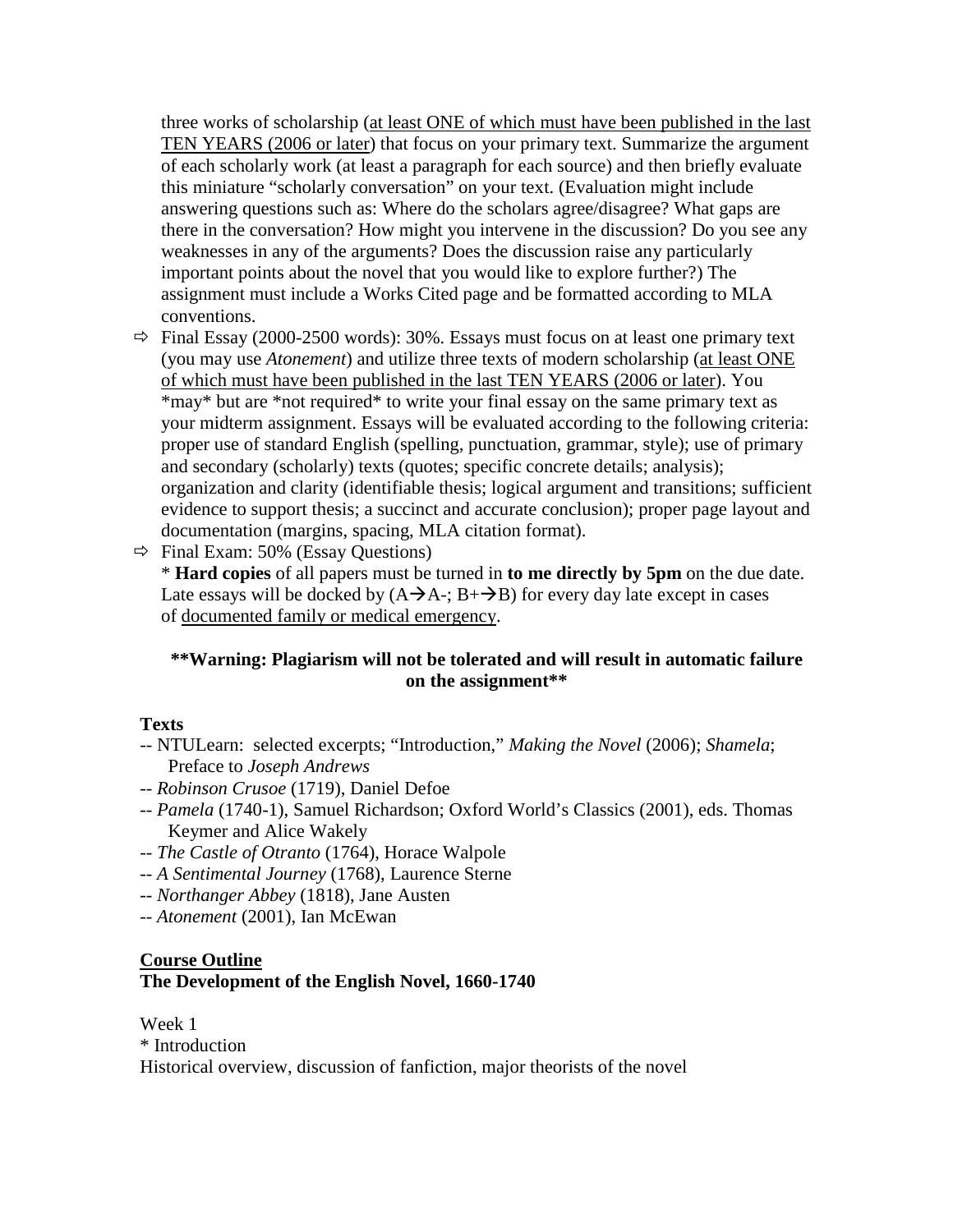Week 2 \* Literary Traditions before the Novel Reading: "Novel Precursors" (selections from *Don Quixote* and *Clelia*); "Introduction" to *Making the Novel*; "Important Critics" (NTULearn) Week 3 \* "Father of the Novel"? Reading: *Robinson Crusoe* (first half)

Week 4 \* Colonialism and the Canon Reading: *Robinson Crusoe* (second half)

## **The 1740s – Richardson and Fielding**

Week 5 **\***Class and Sentiment: The Power of Epistolary Fiction Reading: *Pamela*, first half of the novel

Week 6 \*Class and Sentiment: The Power of Epistolary Fiction Reading: *Pamela*, second half of the novel

## **\*\*Midterms Due (hard copy in my office by 5pm): TBA\*\***

Week 7 \*Class and Satire: Problems of Authenticity, Legitimacy, and Hierarchy Reading: *Shamela*; Preface to *Joseph Andrews* (NTULearn)

### **RECESS (Week 8)**

### **Pushing Boundaries**

Week 9 \*The Gothic Reading: *The Castle of Otranto*

Week 10 \*Sentiment and Community: Tears, Sympathy, and the Abject Reading: *A Sentimental Journey*

Week 11 \*Defending the Novel Reading: *Northanger Abbey* (first half)

Week 12 \* Defending the Novel